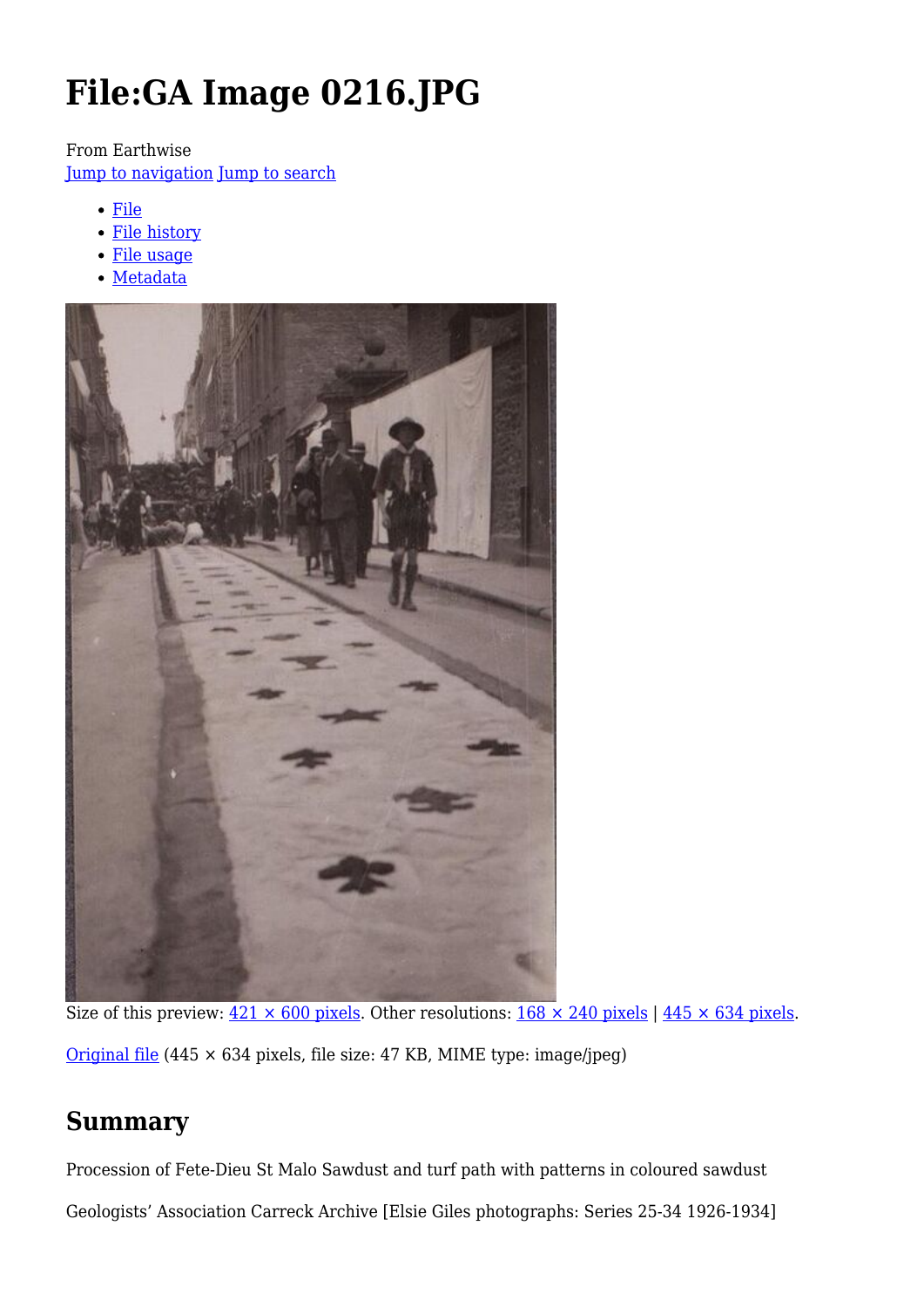# **Licencing**

Download of 1000 x 1000 pixel images is free for all non-commercial use - all we ask in return is for you to acknowledge BGS when using our images. Click our Terms and Conditions link below for information on acknowledgement text, and to find out about using our images commercially.

#### **Copyright**

The images featured on this site unless otherwise indicated are copyright material of the UK Research and Innovation (UKRI), of which the British Geological Survey is a component body. The British Geological Survey encourages the use of its material in promoting geological and environmental sciences. The images may be reproduced free of charge for any non-commercial use in any format or medium provided they are reproduced accurately and not used in a misleading or derogatory context. Where any images on this site are being republished or copied to others, the source of the material must be identified and the copyright status acknowledged. The permission to reproduce UKRI protected material does not extend to any images on this site which are identified as being the copyright of a third party. Authorisation to reproduce such material must be obtained from the copyright holders concerned.

#### **Non-commercial Use**

Use of the images downloaded from this site and reproduced digitally or otherwise may only be used for non-commercial purposes, which are:-

- Private study or research for a non-commercial purpose
- Education for teaching, preparation and examination purposes

When using the images please credit 'British Geological Survey' and include the catalogue reference ('P Number') of the item to allow others to access the original image or document. Noncommercial users of the images from this site are restricted to downloading no more than 30 images, without seeking further permission from [enquiries@bgs.ac.uk](mailto:enquiries@bgs.ac.uk)

#### **Commercial Use**

For commercial use of these images for which higher resolution images are available, individual permissions and/or licences arrangements should be agreed by contacting [enquiries@bgs.ac.uk](mailto:enquiries@bgs.ac.uk) Commercial use will include publications in books (including educational books), newspapers, journals, magazines, CDs and DVDs, etc, where a cover charge is applied; broadcasts on TV, film and theatre; and display in trade fairs, galleries, etc. If you are in doubt as to whether your intended use is commercial, please contact [enquiries@bgs.ac.uk](mailto:enquiries@bgs.ac.uk)

#### **Warranty**

Use of the images downloaded from this site is at the users own risk. UKRI gives no warranty as to the quality of the images or the medium on which they are provided or their suitability for any use.

#### **Ordnance Survey topography**

Maps and diagrams in Earthwise use topography based on Ordnance Survey mapping. The National Grid and other Ordnance Survey data ©Crown Copyright and database rights 2015. Ordnance Survey Licence No. 100021290 EUL.

# **File history**

Click on a date/time to view the file as it appeared at that time.

**Date/Time Thumbnail Dimensions User Comment**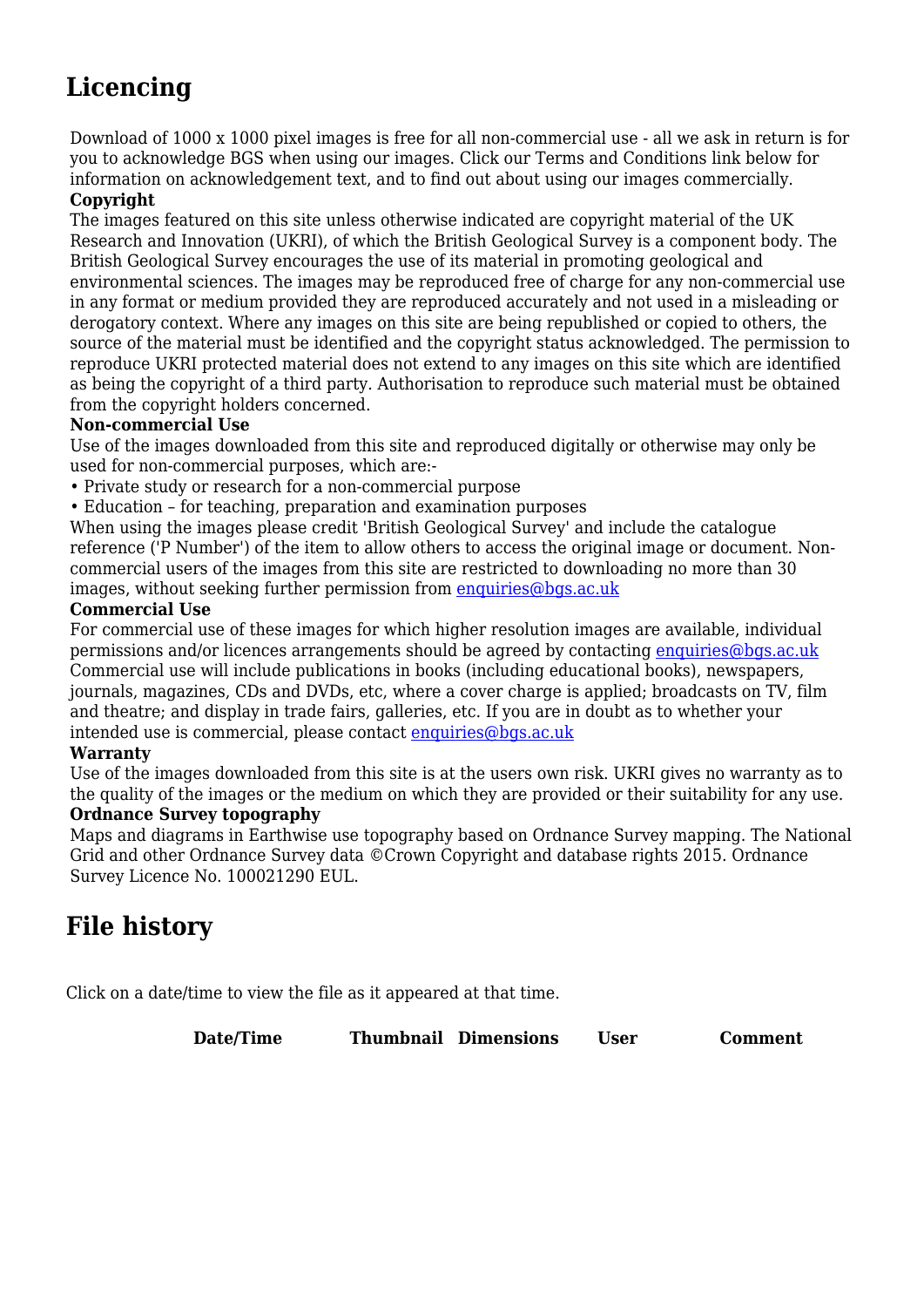current [12:39, 19 September 2020](http://earthwise.bgs.ac.uk/images/6/6a/GA_Image_0216.JPG)



**[Zebrina](http://earthwise.bgs.ac.uk/index.php?title=User:Zebrina&action=edit&redlink=1)** [\(talk](http://earthwise.bgs.ac.uk/index.php?title=User_talk:Zebrina&action=edit&redlink=1) | [contribs](http://earthwise.bgs.ac.uk/index.php/Special:Contributions/Zebrina)) Procession of Fete-Dieu St Malo Sawdust and turf path with patterns in coloured sawdust Geologists' Association Carreck Archive [Elsie Giles photographs: Series 25-34 1926-1934]

You cannot overwrite this file.

### **File usage**

The following page links to this file:

[Elsie Giles photographs: Series 25-34. 1926–1934 - index, GA 'Carreck Archive'](http://earthwise.bgs.ac.uk/index.php/Elsie_Giles_photographs:_Series_25-34._1926%E2%80%931934_-_index,_GA_%27Carreck_Archive%27)

# **Metadata**

This file contains additional information, probably added from the digital camera or scanner used to create or digitise it.

If the file has been modified from its original state, some details may not fully reflect the modified file.

Author Bob **Date and time of data generation** 09:31, 18 September 2020 **Date and time of digitising** 09:31, 18 September 2020 **DateTimeOriginal subseconds** 13 **DateTimeDigitised subseconds** 13

Retrieved from ['http://earthwise.bgs.ac.uk/index.php?title=File:GA\\_Image\\_0216.JPG&oldid=50284](http://earthwise.bgs.ac.uk/index.php?title=File:GA_Image_0216.JPG&oldid=50284)' [Categories:](http://earthwise.bgs.ac.uk/index.php/Special:Categories)

- [License tags](http://earthwise.bgs.ac.uk/index.php/Category:License_tags)
- [Geologists' Association images](http://earthwise.bgs.ac.uk/index.php/Category:Geologists%27_Association_images)

# **Navigation menu**

### **Personal tools**

- Not logged in
- [Talk](http://earthwise.bgs.ac.uk/index.php/Special:MyTalk)
- [Contributions](http://earthwise.bgs.ac.uk/index.php/Special:MyContributions)
- [Log in](http://earthwise.bgs.ac.uk/index.php?title=Special:UserLogin&returnto=File%3AGA+Image+0216.JPG&returntoquery=action%3Dmpdf)
- [Request account](http://earthwise.bgs.ac.uk/index.php/Special:RequestAccount)